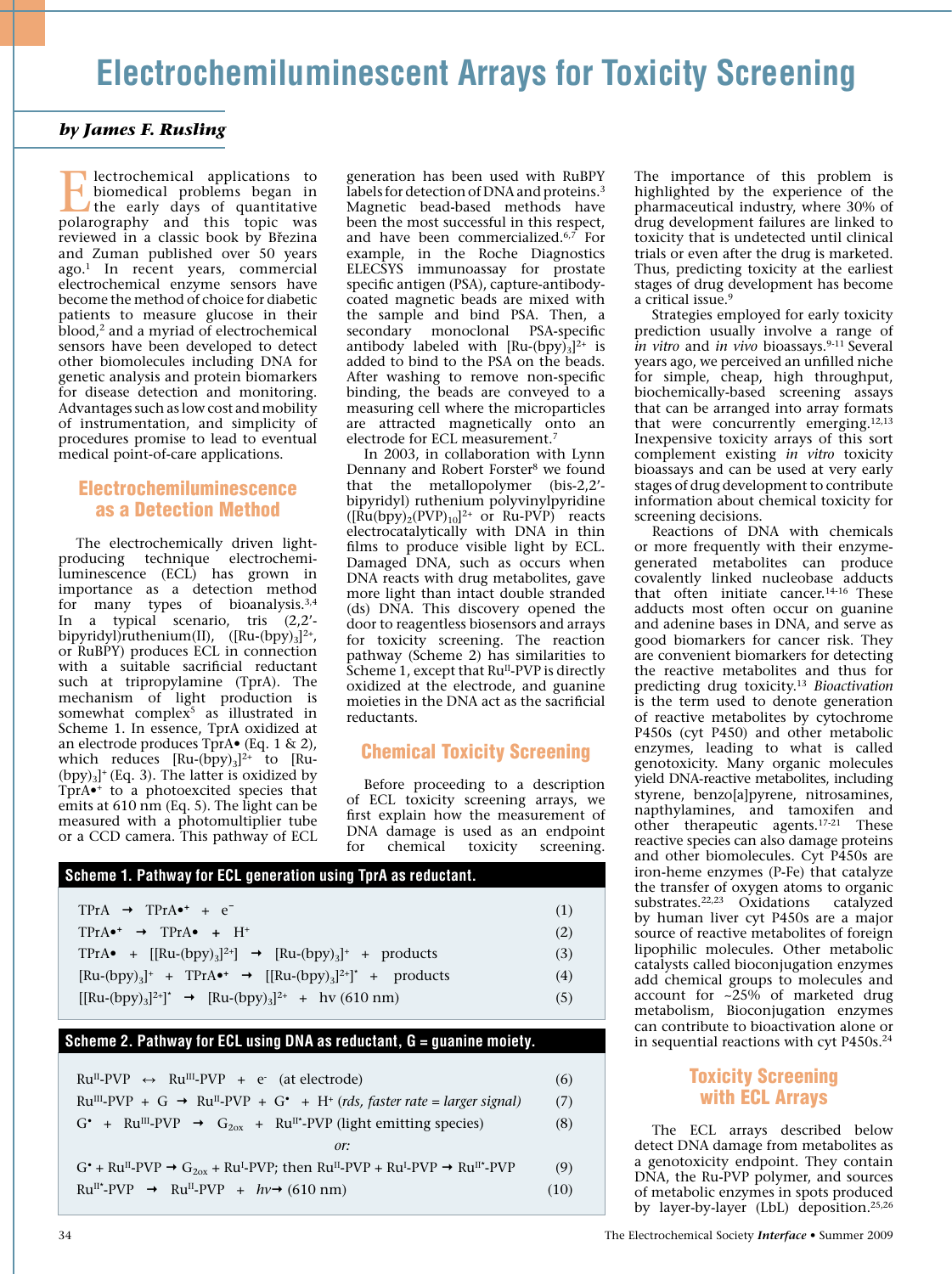

**Fig. 1.** *Strategies for metabolic toxicity screening. (a) The chemistry: reactive metabolite styrene oxide is formed by cyt P450 enzyme and oxygen, then the epoxide reacts with DNA damage as a endpoint that can be measured by ECL arrays and other approaches. (b) Microsome/DNA films used in enzyme/ DNA nanoreactors (left) or ECL array chip; (right): A layer of cationic Ru-PVP polymer is initially deposited (blue ribbon in circle) followed by layers of negative DNA, polycation, and microsomes as a source of enzymes (membrane is brown, cyt P450 reductase (CPR) = red, and cyt P450 = green; (PEI = polyethyleneimine; RuPVP = [Ru(bpy)2PVP10]2+; bpy = bipyridine). In the first step, NADPH generated by an enzyme reaction in solution reduces CPR, which transfers electrons to cyt P450s. O2 and cyt P450 combine to convert substrate to reactive metabolites that form DNA adducts in the film. In the second step, ECL from the array is detected with a CCD camera upon application of +1.25 V vs. Ag/AgCl and monitors DNA adduct accumulation. Hydrolysis can be used to release labile DNA adducts from the nanoreactor particles for LC-MS analysis to obtain direct structural and formation rate confirmation of the ECL array results.*

The enzyme reaction is run first, then ECL is use to measure the rate of DNA damage. The strategy used is illustrated by Fig. 1.

Our first ECL toxicity sensors employed a pyrolytic graphite electrode coated with DNA, Ru-PVP and metabolic enzymes and interfaced with a photomultiplier tube (Fig. 2A).27 Later an array format was developed (Fig. 2B).28 The first two steps in the reactive metabolite detection pathway (Scheme 2) are the same as in electrocatalytic oxidation of DNA by soluble  $Ru(bpy)_{3}^{2+}$ as elucidated by Thorp.<sup>29</sup> Equation 7 is the rate-determining step (*rds*) and the ECL signal increases as this reaction becomes faster. Damaged DNA gives larger signals than intact ds-DNA because as adducts form on bases the DNA double helix unravels. Guanines in the partly unraveled double strands become more available to the Ru-PVP catalyst, increasing rates of the *rds* step in Eq. 7 and increasing ECL.8 Thus, DNA damage can be used as an endpoint for genotoxicity with ECL detection monitoring the formation of reactive metabolites trapped by DNA, as illustrated for styrene oxide in Fig. 1. When styrene is oxidized to styrene oxide



**Fig. 2.** *Two configurations for ECL detection of metabolite-based DNA damage: (A) sensor for simultaneous ECL detection and voltammetry showing (a) reference, (b) sensor, and (c) counter electrodes located in a glass cell with a cylindrical base. Fiber optic (d) is outside the cell directly under the sensor leading to a photomultiplier tube. Ru-PVP (top structure), DNA (brown), and enzyme (blue) layers form active sensor film shown on right. (B) ECL arrays featuring: (a) array, (b) reference electrode, (c) counter electrode, (d) CCD camera, (e) computer, (f) dark box, and (g) potentiostat to apply voltage. Active enzyme/DNA/Ru-PVP films are 20-40 nm thick. In the first operational step, the enzyme in the film converts substrates to reactive metabolites in close proximity to DNA. Resulting damage to DNA from these reactive metabolites is detected in the second operational step by ECL at an applied voltage 1.25 V for 20 s.28*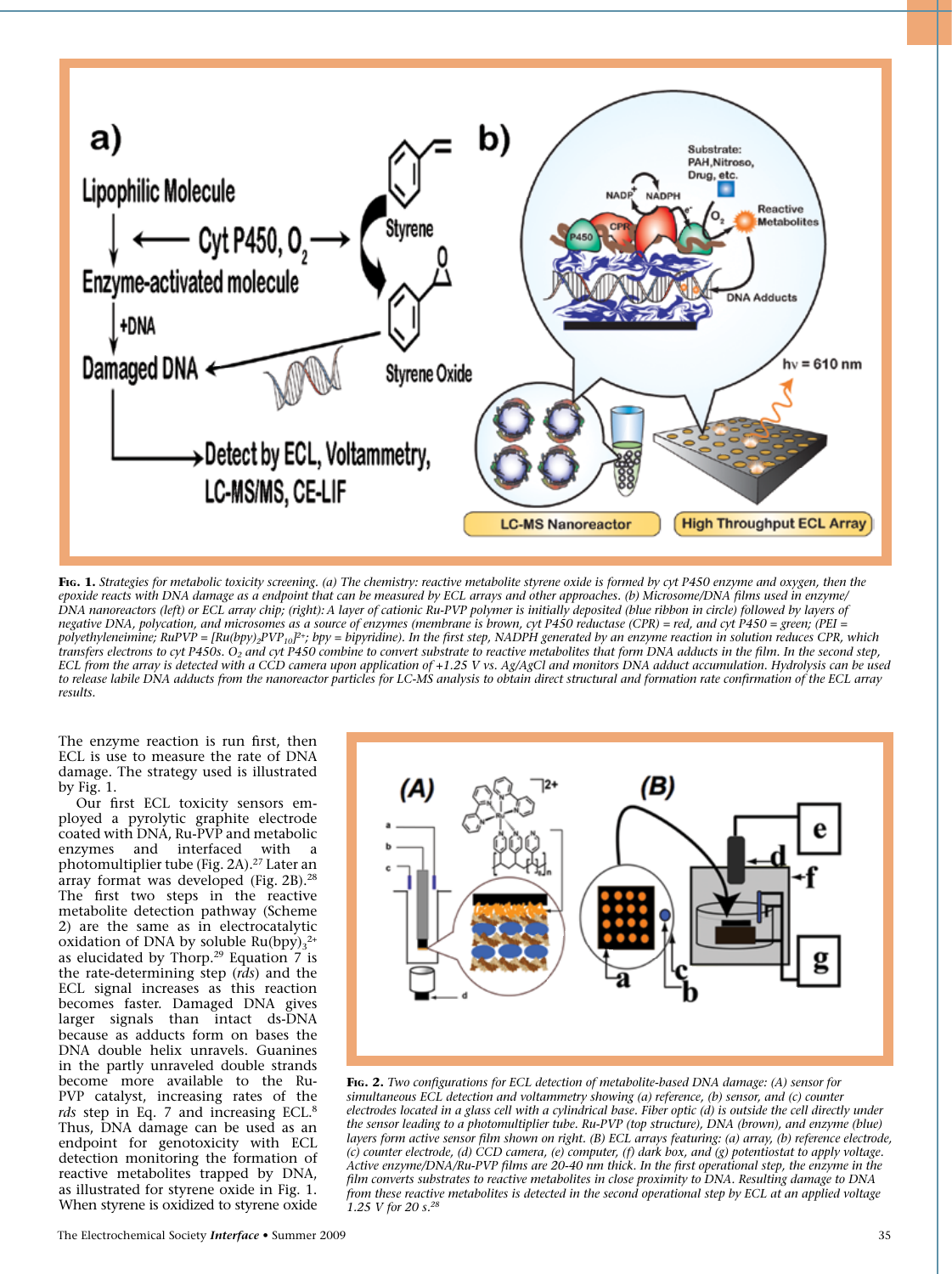**Rusling**

*(continued from previous page)*



Fig. 3. ECL array results for enzyme reactions with 100 µM benzo[a]pyrene + 0.5 mM H<sub>2</sub>O<sub>2</sub>(a) reconstructed images for different reaction times (0, 1, 3, 5, *7 min) for cyt P450 enzymes and myoglobin on the same array. Brighter spots indicated more DNA damage. (b) ECL initial/final ratios normalized for the amount of enzyme in each spot estimated by quartz crystal microbalance studies. Adapted with permission from Ref. 28, copyright 2007 American Chemical Society.*

by cyt P450 enzymes in the presence of DNA, guanine and adenines in DNA form covalent adducts, and will increase ECL in the array measurement step.

ECL detection facilitates arrays that can be spotted directly onto a single conductive chip, *e.g.* a small pyrolytic graphite (PG) block, thus avoiding the need for individually addressable electrodes. Our high throughput toxicity screening arrays are based on multiple spots of DNA, enzyme and the Ru-PVP polymer (Figs. 1 and 2). Up to 50 individual spots, each an LbL film containing DNA, enzyme and Ru-PVP, can be manually micropipetted onto the 1 x 1 inch PG array chip.28 Automated spotting devices can be used to deposit hundreds of spots on similar PG chips.

The metabolic enzyme reaction is run firstbyprovidingthearraywithasolution containingenzyme activatingfactors and oxygen. The array is then washed and placed into an electrochemical cell filled with electrolyte solution and housed in a dark box with a CCD camera (Fig. 2B).<sup>28</sup> Application of 1.25 V vs. SCE causes electrochemical oxidation of Ru-PVP initiating the ECL generation pathway in Scheme 2 and providing light from each spot. The light is measured with the CCD camera over an integration time of ~20 s. As mentioned previously, larger ECL signals are obtained from damaged DNA because of better accessibility of the guanines to the Ru-PVP catalyst as the ds-DNA unravels due to reactions with metabolites.

The ECL toxicity screening arrays can be configured to measure the time course of reactions catalyzed by a single enzyme, or can contain a collection of enzymes for simultaneous comparison of reactive intermediate formation kinetics. Results can be re-organized and presented in a number of ways by computer software. Figure 3 illustrates oxidation of benzo[a]pyrene (B[a]P) with 5 pure enzymes in a single array activated by hydrogen peroxide.28 The array data have been rearranged by computer software so that representative spots for a single enzyme lie in each row. Relative rates of DNA damage were estimated simultaneously in this way for the 5 enzymes in  $\sim$ 1 min of enzyme reaction time and 20 s of ECL development time. The slope of the linear ECL increase vs. reaction time correlates with DNA damage rates, and the order of enzyme activity of the cyt P450s was 1B1>1A2>cam>2E1, the same as reported relative activities for B[a]P oxidation.28 The human cyt P450 1B1 and 2E1 enzymes are the most active. This illustrates the use of the arrays to identify the most active enzyme in producing genotoxic metabolites from B[a]P. Structures of the nucleobase adducts and their formation rates were confirmed by using the DNA/enzyme nanoreactors and LC-MS analysis.28

Liver microsomes can also be used in the array spots as convenient sources of multiple metabolic enzymes,<sup>30</sup> as illustrated in Fig. 1B. The advantage here is that the microsomes also contain cyt P450 reductase and the natural enzyme activation process can be used by adding NADPH and an NADPH regeneration enzyme. In addition, time consuming enzyme purification is avoided. Figure 4 shows reconstructed ECL array data for multiple enzyme rat liver microsomes (RLM) and single human enzyme cyt P450 2E1 (h2E1) microsome film spots

(including DNA and Ru-PVP) exposed to several substrates and NADPH for various times, along with controls. These data compare relative DNA damage rates from metabolites of the N-nitroso compounds 4-(methylnitrosoamino)-1-(3-pyridyl)- 1-butanone (NNK), N-nitrosopiperidine (NPIP), N-nitrosopyrrolidine (NPYR) (Scheme 3) and styrene. ECL from array spots exposed to N-nitroso substrates increased more rapidly with reaction time than those exposed to styrene, suggesting higher reactivity of the N-nitroso metabolites with DNA.

Figure 5 shows the percent (%) ECL increase for each of the exposed substrates from RLM (a) and h2E1 (b) spots processed from the raw array data.<sup>30</sup> The ECL increase is presented relative to the amount of ECL produced from the 0 s spots and corrected for background ECL from a non-exposed control. The spots containing h2E1 generate more ECL (Fig. 5b), indicative of both NNK and NPYR reaction rates with cyt P450 2E1 and an increased amount of enzyme on the array spot based on quartz crystal microbalance (QCM) measurements. Initial slopes of plots in Fig. 5 reflect the relative rate of DNA damage elicited by each substrate as shown by correlation with rates of formation of major guanine adducts measured directly by LC-MS. The ECL slopes measure the relative enzyme turnover rates for conversion of each compound into DNA-reactive metabolites. Each N-nitroso compound showed similar ECL vs. reaction time slopes while styrene demonstrated a much smaller ECL increase over the same time range. The array responses and LC measured adduct formation rates correlated well with *in vivo* rat liver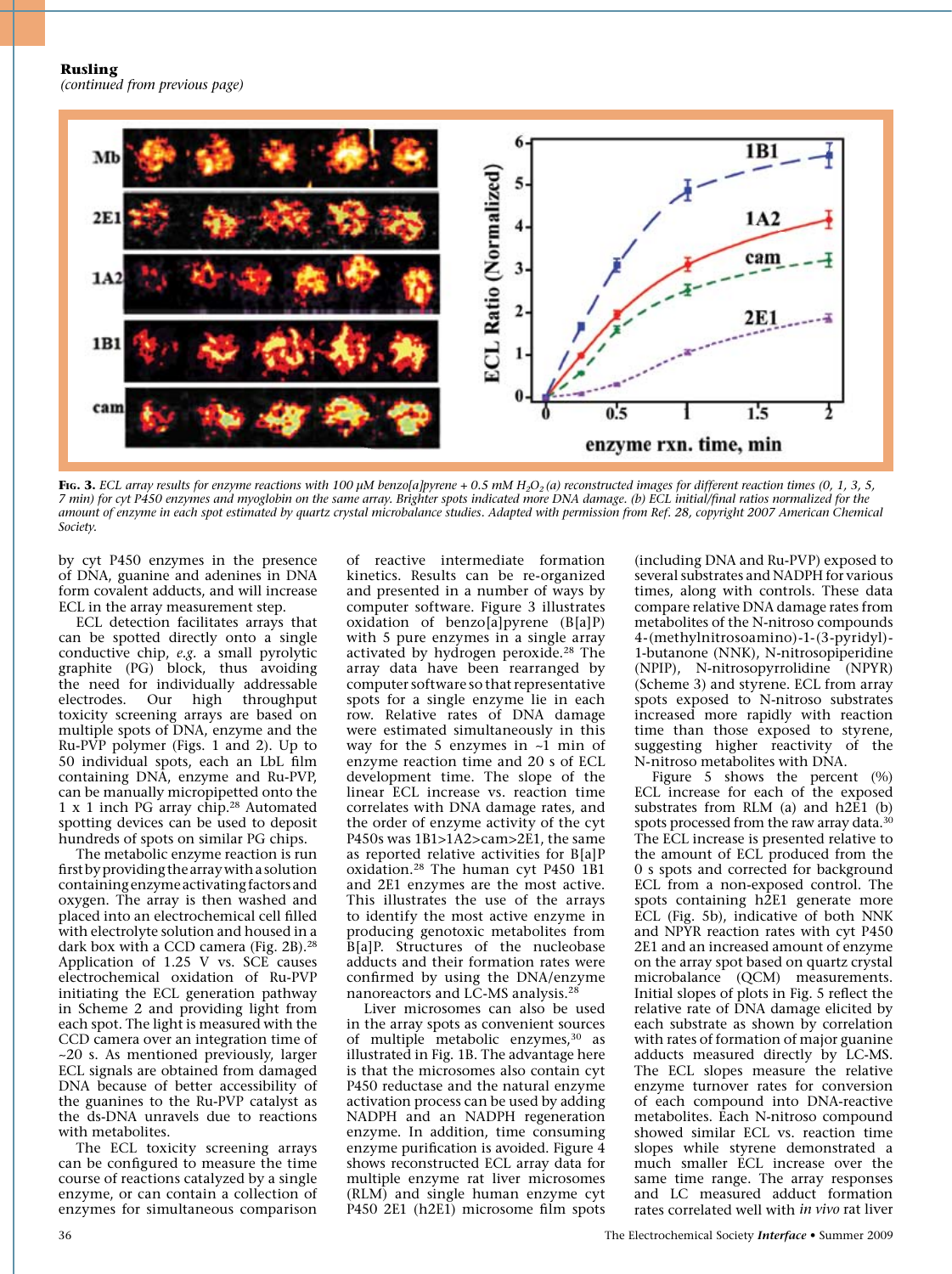

**Fig. 4.** *Reconstructed array data demonstrating ECL from spots of RuPVP/DNA/RLM (labeled RLM) or RuPVP/DNA/h2E1 (labeled h2E1) exposed to 1 mM of denoted substrate using enzymatic NADPH regeneration for denoted time in sec. Data for respective substrates are from same array run. Control is an identical array (RLM; h2E1 was similar (not shown)) not exposed to reaction solutions. Internal controls C1 = 120 s exposure to NADPH solution only; C2 = 120 s exposure to substrate (no NADPH) only. Substrates: 4-(methylnitrosoamino)-1-(3-pyridyl)-1-butanone (NNK), N-nitrosopiperidine (NPIP), and Nnitrosopyrrolidine (NPYR). Adapted with permission from Ref. 30, copyright 2008 American Chemical Society.*

genotoxicity metrics<sup>30</sup> showing that N-nitroso compounds were much more genotoxic than styrene.

We have also shown that ECL arrays can be used to investigate metabolic inhibition,30 which is another important measurement impacting drug toxicity. For example, for patient taking two drugs, if Drug 1 inhibits the enzyme

that metabolizes Drug 2, concentrations of the latter could become dangerously elevated. We are currently extending the ECL arrays to encompass bioconjugation enzymes and sequential enzyme reactions, which are essential to achieve a representative metabolic toxicity screening array. Our most detailed study involving bioconjugation enzymes so

far compared rat liver vs. human liver microsomal (HLM) enzymes in the metabolism of the anti-breast cancer drug Tamoxifen.31 An approximate two-fold larger DNA damage rate was observed for spots with RLM enzymes compared to HLM enzyme. Utilizing a known tamoxifen metabolic bioconjugation, we activated the enzyme glucuronyl

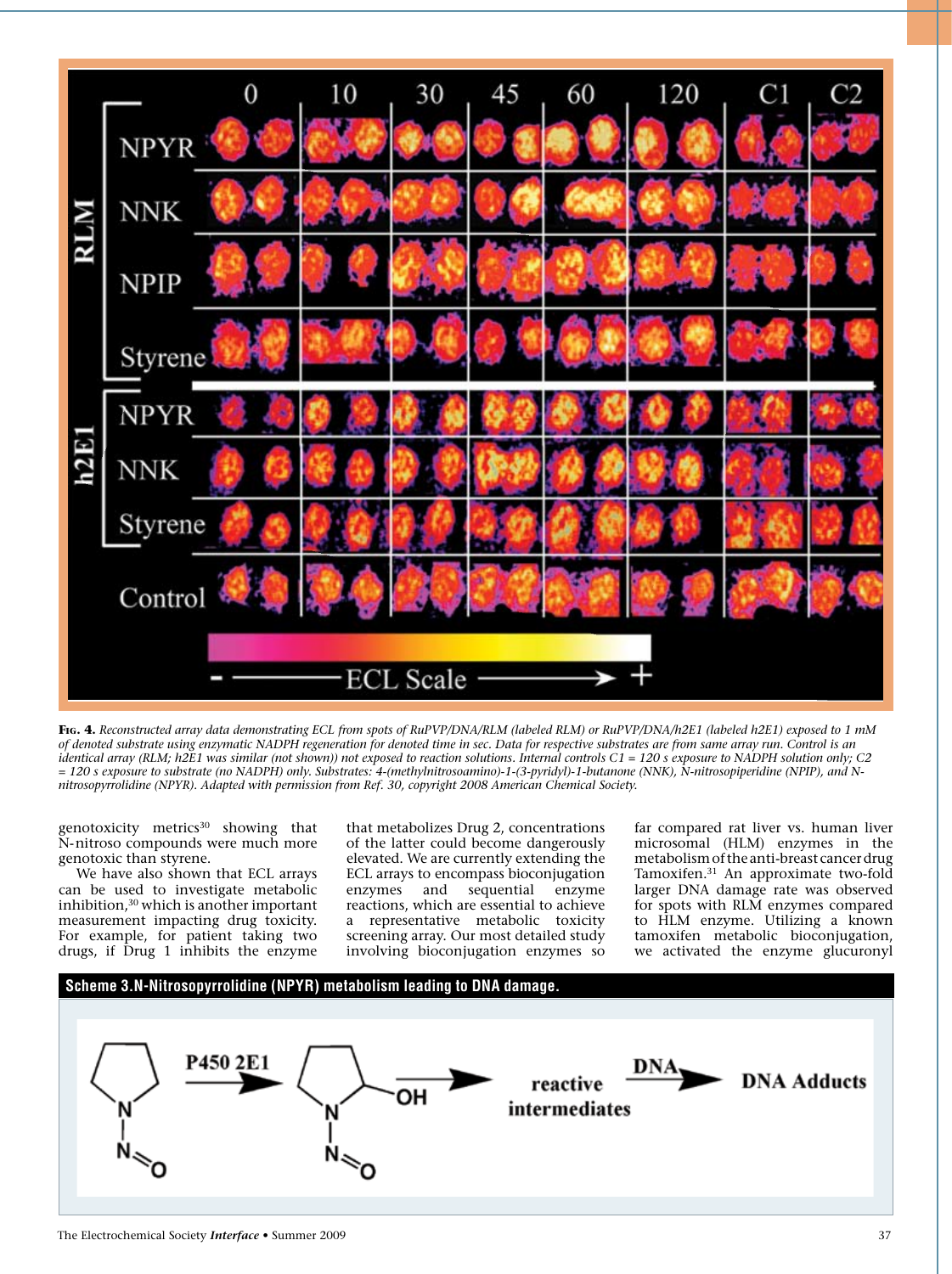#### **Rusling**

*(continued from previous page)*

transferase in the microsomes with glucuronic acid to demonstrate a better detoxifying capacity for HLM than RLM using the ECL arrays. Taken together, lower genotoxicity and higher detoxication rates presented by HLM compared to RLM correlate with the much lower risk of tamoxifen for human liver cancer compared to rats.

The future vision for ECL toxicity arrays includes industrial and research applications to the screening of new environmental chemical and drug candidates for the formation of reactive intermediates, identifying the enzymes that produce them, and elucidating drug-drug interactions involving enzyme inhibition. For these types of arrays, we will need to include a more compete set of cyt P450 oxidations, bioconjugations, and multi-enzyme metabolic reactions in the arrays. In addition, higher throughput will be facilitated by ink jet spotting of the arrays, so that smaller spots and denser arrays can be fabricated. These developments are currently underway in our laboratories.

#### Acknowledgment

The authors thank the many student researchers, postdoctoral fellows and collaborators named in joint publications without whom the development of ECL toxicity arrays would not have been possible. The author's work described herein has been generously supported by U.S. PHS grant ES03154 from the National Institute of Environmental Health Sciences (NIEHS), NIH.

#### About the Author

**James F. Rusling** is Professor of Chemistry and Cell Biology at University of Connecticut. In 2009, he was an SFI Walton Research Fellow at the National University of Ireland at Galway. He is the 2009 recipient of the American Chemical Society Award in Electroanalytical Chemistry. Current research includes ECL arrays for toxicity prediction and electrochemical immunoarrays for cancer detection. He has authored nearly 300 research papers and several books. He also enjoys playing Irish and American folk music. He may be reached by e-mail at James.Rusling@uconn.edu.



**Fig. 5.** *Percent ECL increase vs. reaction time for (a) RLM and (b) cyt P450 2E1 microsome (h2E1) arrays exposed to NPYR (black circles), NNK (blue squares), NPIP (green diamonds), or styrene (red triangles). Control (open circles, dash) in (a) is the ECL increase on a RLM array not exposed to any xenobiotic solution. Adapted with permission from Ref. 30, copyright 2008 American Chemical Society.*

#### References

- 1. M.Březina and P. Zuman, *Polarography in Medicine, Biochemistry, and Pharmacy*, Interscience, New York (1958).
- 2. G. Ramsay, Ed., *Commercial Biosensors*, Wiley, New York (1998).
- 3. J. B. Debad, E. N. Glezer, J. K. Leland, G. B. Sigal, and J. Wholstadter, in *Electrogenerated Chemiluminescence*, A. J. Bard, Ed., p. 359, Marcel Dekker, New York (2004).
- 4. (a) W. Miao and A. J. Bard, *Anal. Chem.* **76**, 5379 (2004); (b) X. Wang and D. R. Bobbitt, *Anal. Chim. Acta.*, **383**, 213 (1999); (c) H. P. Hendrichkson, P. Anderson, X. Wang, Z. Pittma, and D. R. Bobbitt, *Microchem. J.*, **65**, 189 (2000).
- 5. W. Miao, J. P. Choi, and A. J. Bard, *J. Am. Chem. Soc.*, **124**, 14478 (2002). 6. http://rochediagnostics.ca/lab/
- solutions/e2010.php
- 7. http://www.meso-scale.com/ CatalogSystemWeb/WebRoot/ technology/ecl.htm
- 8. L. Dennany, R. J. Forster, and J. F. Rusling, *J. Am. Chem. Soc*., **125**, 5213 (2003).
- 9. A. E. F. Nasser, A. M. Kamel, and C. Clarimont, *Drug. Devel. Today*, **9**, 1055 (2004).
- 10. J. A. Kramer, J. E. Sagartz, and D. L. Morris, *Nature Rev. Drug Discov*., **6**, 636 (2007).
- 11. J. T. Mayne, W. W. Ku, and S. P. Kennedy, *Curr. Op. Drug Disc. & Devel*., **9**, 75 (2006).
- 12. D. Stoll,J. Bachmann, M. F. Templin, and T. O. Joos, *Drug Discov. Today: Targets,* **3**, 24 (2004).
- 13. J. F. Rusling, E. G. Hvastkovs, and J. B. Schenkman, *Curr. Opin. Drug Disc. & Devel.*, **10**, 67 (2007).
- 14. W. B. Jacoby, Ed., *Enzymatic Basis of Detoxification*, Vols. I and II, Academic, New York. (1980).